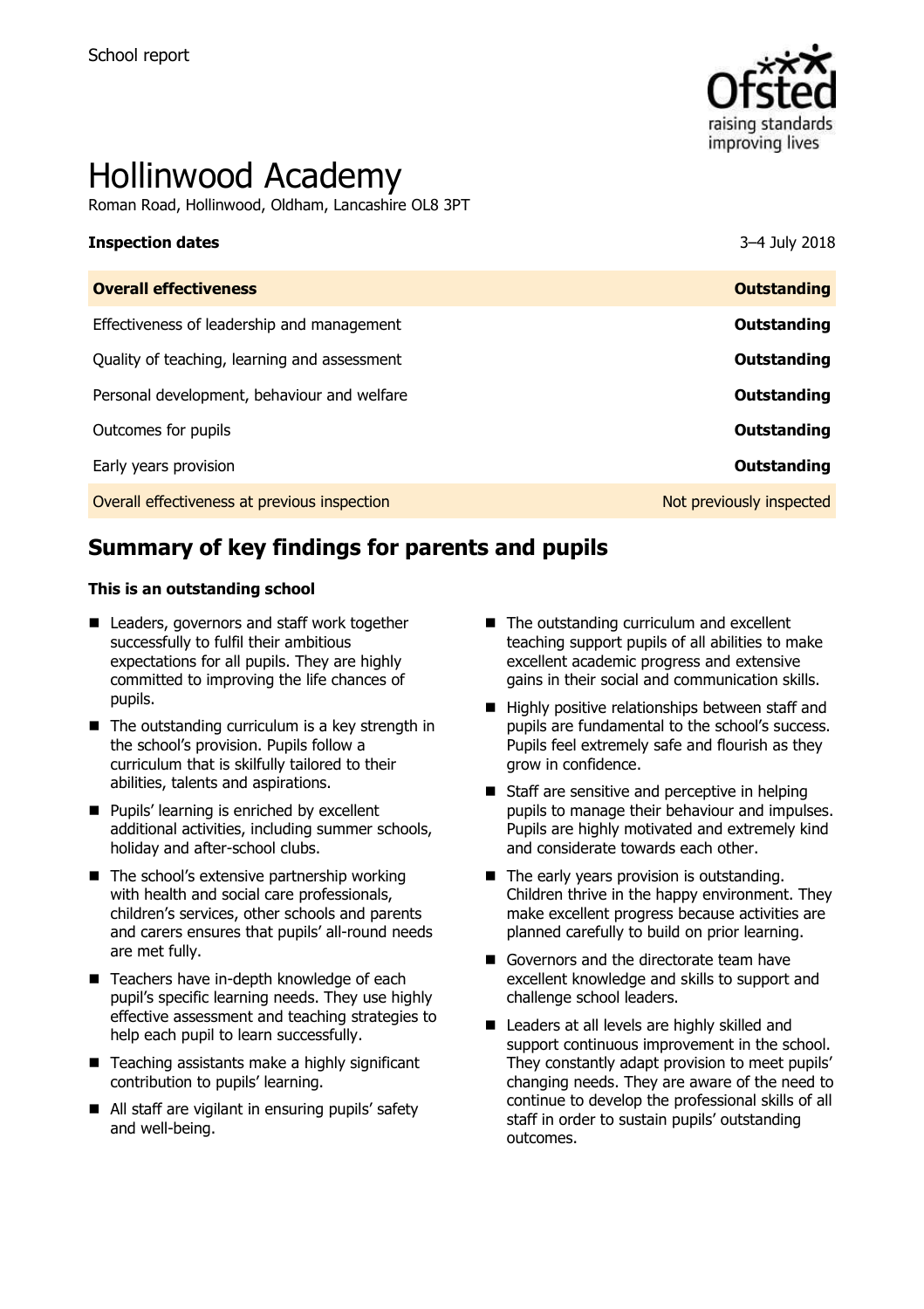

# **Full report**

### **What does the school need to do to improve further?**

■ Continue to develop teachers' knowledge and skills and share good practice across the school.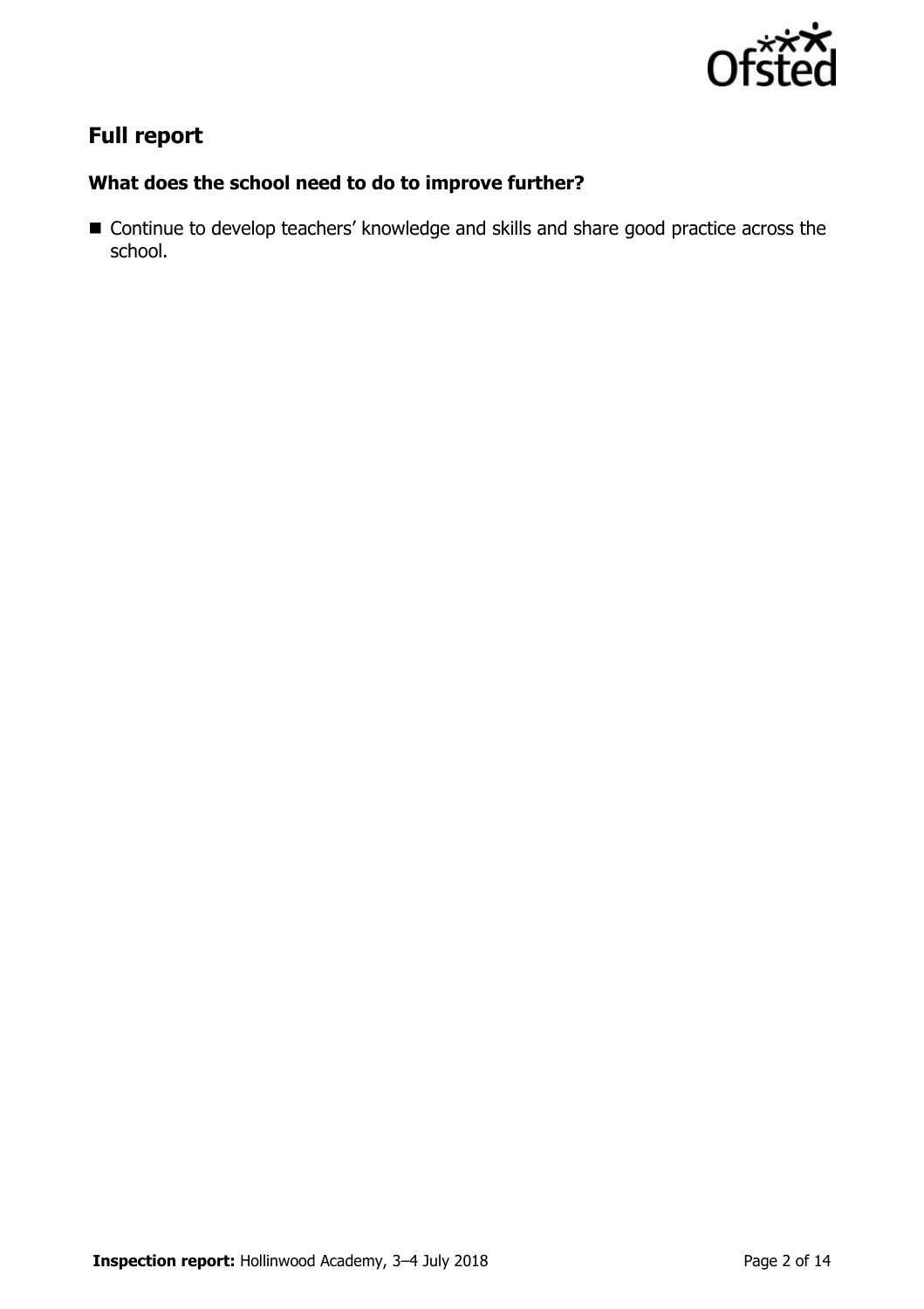

## **Inspection judgements**

#### **Effectiveness of leadership and management Cultum Outstanding**

- Leaders have established a culture of high expectations for pupils. It is based on the premise that pupils can make excellent progress academically and gain effective social and communication skills, given the right support. Staff are highly motivated and work together effectively to achieve this end.
- An experienced and knowledgeable 'directorate' team provides highly effective strategic leadership. The chief executive officer of the multi academy trust (MAT) is based on site. As a national leader of education and former principal of New Bridge, the outstanding special school located on the same site, he provides excellent challenge and support to leaders.
- The head of school and senior leadership team provide excellent leadership. Senior leaders have an in-depth understanding of the school's strengths and areas for development. This is based on thorough checks on teaching and analysis of pupils' progress. They manage the performance of staff successfully.
- Leadership responsibilities are delegated productively. Leaders at all levels are skilled and knowledgeable. Middle leaders check provision in their areas of responsibility thoroughly and lead improvement effectively. Staff readily seek advice from each other and are keen to share good practice.
- Staff benefit from a wide range of training and professional development. They are highly motivated and keen to participate in research and training to improve their teaching skills. They participate in several research projects, including mathematics teaching, use of technology to support learning, developing pupils' expressive language and writing skills. New staff receive an excellent induction and mentoring from moreexperienced staff. All staff receive in-depth training on the special needs of pupils in their care.
- The assessment system, devised by MAT leaders and used across the MAT, is a highly efficient tool. It enables staff to identify precisely any gaps in pupils' learning and identify how pupils learn best. Staff use this information skilfully to plan subsequent teaching. The system contributes significantly to pupils' excellent academic, personal and social progress.
- The curriculum is excellent and a key strength of the school. It is personalised and adapted to meet each pupil's specific needs. Pupils are able to follow different pathways that meet their abilities and support their aspirations. Primary school aged pupils have a curriculum adapted to their needs, encompassing all national curriculum subjects and giving them wide experiences. Older pupils are able to follow an adapted curriculum and/or the full range of GCSE and A-level subjects. Specialist curriculum pathways, for example in performing arts, sports, computing, information and communication technology and horticulture, provide options for pupils with a high skills base in specific areas. Pupils also have access to excellent vocational options, including a range of accreditation and work placements. Pupils are taught by specialist staff within the school or in the future will be supported to attend Crompton House.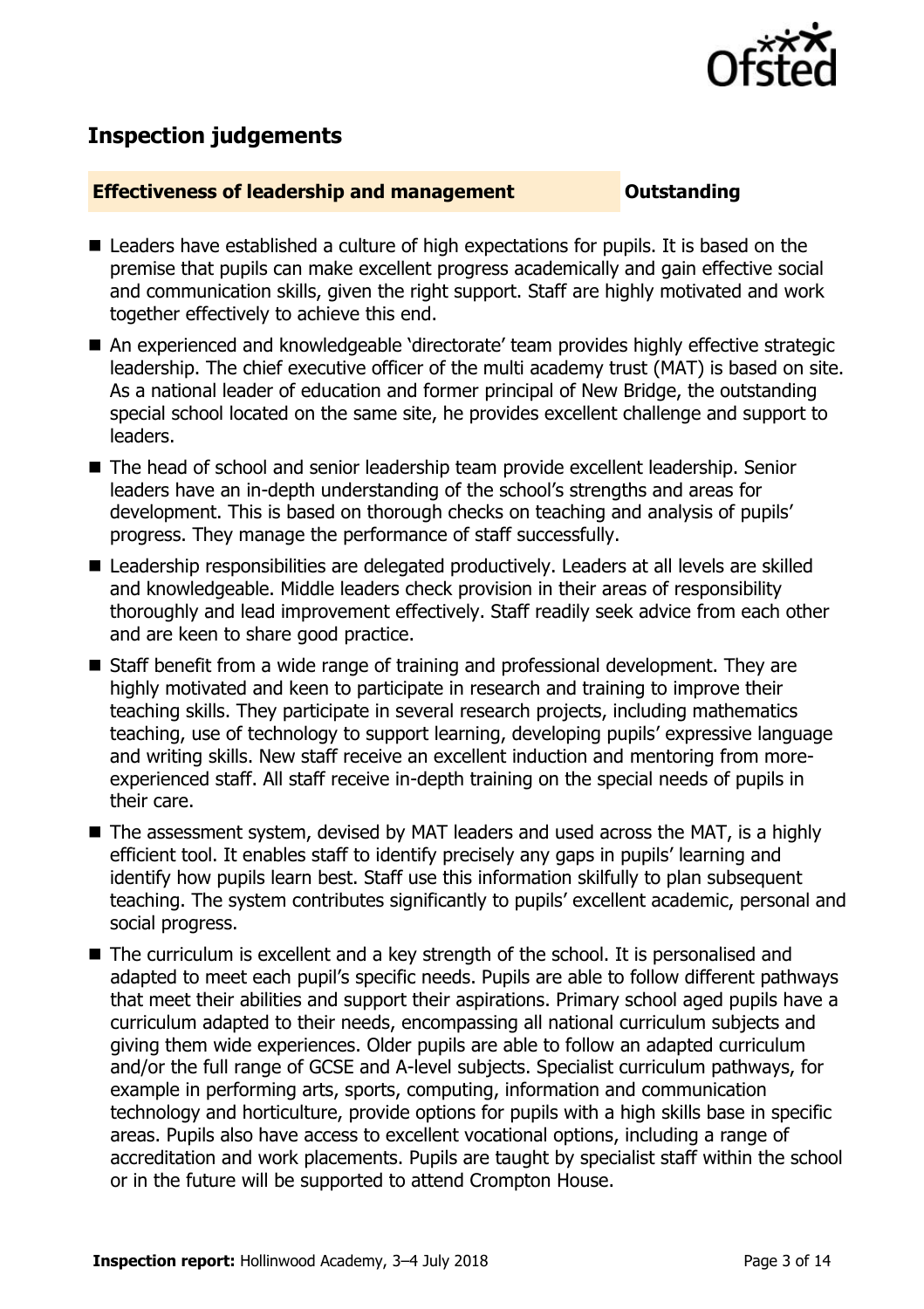

- $\blacksquare$  The curriculum is enriched by extensive additional activities. The school is open for 48 weeks of the year and summer schools and holiday clubs are well attended. They provide families with respite as well as providing pupils of all ages with positive activities that enhance their learning. The many after-school activities are similarly well attended. Pupils enjoy the youth clubs and sporting activities. Their learning is enriched further by visits out, residential visits and visitors to the school.
- **Pupils are excellently prepared for life in modern Britain. They learn about British values** in many areas of the curriculum and explore them in detail in personal, social, health and economic (PSHE) education and citizenship. The elected school council regularly offers advice to school leaders.
- Pupils' spiritual, moral, social and cultural education is integrated successfully into all aspects of the school's work. Pupils are supported to develop resilience and values that help them to deal with moral and social questions. They are taught about, and show respect for, people with protected characteristics under the Equalities Act 2010.
- Partnership working is an important and influential aspect of the school's work. School staff work closely with health and care professionals, parents and carers to ensure that the needs of each pupil are met fully. The school's pastoral staff liaise closely with a range of outside agencies to ensure that families can access the support that they need. School leaders participate in peer reviews and share good practice with schools across Greater Manchester and within the MAT. Leaders ensure that staff can access a range of forums and training with other schools in order to share good practice.
- Engagement with parents is highly effective. Parents and carers have access to teachers daily, to talk through their children's learning at home and any concerns that they may have. Parents and carers receive regular in-depth reports on their children's progress.
- **Parents who made their views known through verbal and written communications to** inspectors and Parent View, the Ofsted online questionnaire, were extremely positive. Typical of the comments received was: 'Since his time at Hollinwood [child] has developed his academic, social and communication skills to a level beyond anything we had hoped … his improvement has improved the quality of all our lives.' The inspection confirms parents' positive views.
- The school is constantly evolving and adapting to cater for the differing needs of pupils as they enter the school. The focus on continuous improvement is a key strength; leaders at all levels are well aware of the areas for improvement. They continue to develop the skills of all staff to meet the changing needs of pupils.

### **Governance of the school**

- Governors and the 'directorate' team have excellent knowledge and skills to support and challenge school leaders. Governance is provided through a local governing body, which reports to a directorate team. Directors oversee key aspects of the school's work, such as standards, safeguarding, mental health, human resources, extended school provision, equality and diversity and staff's professional development.
- Governors and directors have an excellent understanding of the school's strengths and development areas. They have a clear moral purpose to improve the life chances of pupils. They manage the performance of the head of school effectively and oversee the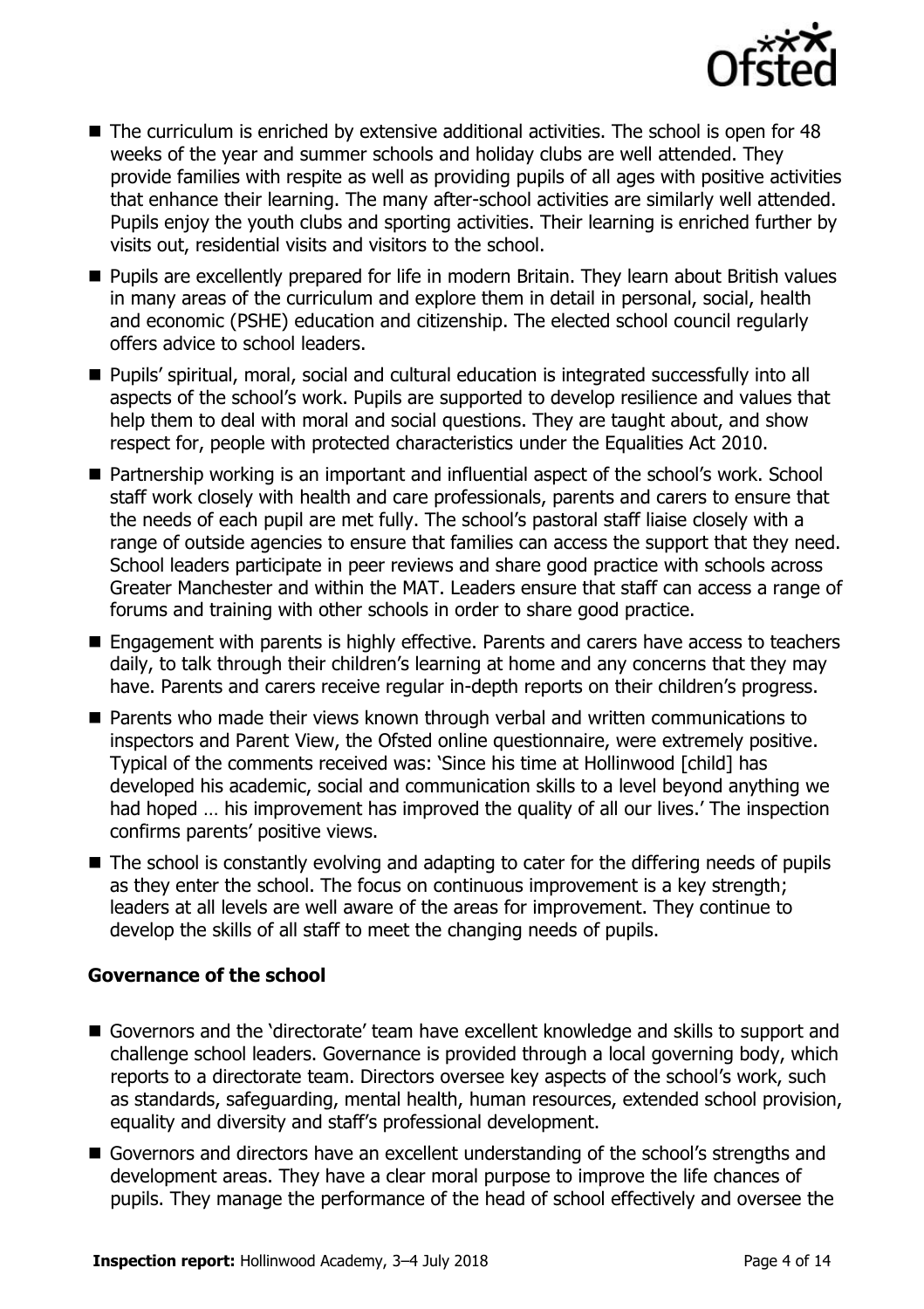

development of staff successfully.

- Governors and directors manage the school's finances effectively. They receive detailed reports about the impact of all funding. This includes the pupil premium, sports funding, catch-up funding and additional funding to support pupils who have SEN and/or disabilities. They check the progress of pupil groups carefully to make sure that additional funding makes a difference.
- The school has an excellent reputation in the region and is currently heavily oversubscribed. Governors are mindful of the need to keep classes small in order to continue to meet the needs of all pupils as successfully as it does now.

#### **Safeguarding**

- $\blacksquare$  The arrangements for safeguarding are effective.
- Staff are vigilant in ensuring pupils' safety and well-being. Staff work closely with parents, carers and professional agencies to ensure pupils' safety and welfare in school and in a range of contexts outside school. As one parent commented: 'Not only does the school support the child, they also support families.'
- Rigorous policies and procedures to safeguard pupils are followed by all staff. Leaders comply with safe recruitment regulations. Staff have completed a range of safeguarding training and have an excellent understanding of their responsibilities.
- Leaders are proactive in supporting and leading developments in safeguarding for children who have autism spectrum disorder (ASD). For example, the school's director for equalities and diversity is leading on a university research project with a counter terrorism unit and an expert panel of practitioners. They are exploring the misidentification and elevated vulnerabilities of pupils with ASD within the context of the 'Prevent' duty.

#### **Quality of teaching, learning and assessment <b>COUTS** Outstanding

- Teachers have consistently high expectations for the achievement of pupils of all abilities. They have an in-depth knowledge of each pupil's specific learning needs. They use highly effective strategies to build on pupils' prior learning systematically. They know pupils' potential barriers to learning and minimise them successfully.
- Teachers plan their teaching carefully to appeal to pupils' interests and enable them to succeed. They take full account of pupils' targets on their education, health and care plans and individual education and/or behaviour plans. Activities sustain pupils' attention and provide the right amount of stimulus. Pupils are captivated by the activities and delight in their own and others' success.
- Teachers have excellent subject knowledge. Teaching is based on incisive assessment that identifies precisely what pupils know and can do and the next steps in their learning. Where appropriate, new learning is presented in small steps to enable pupils to achieve.
- Teaching is skilfully adapted to provide just the right amount of challenge. The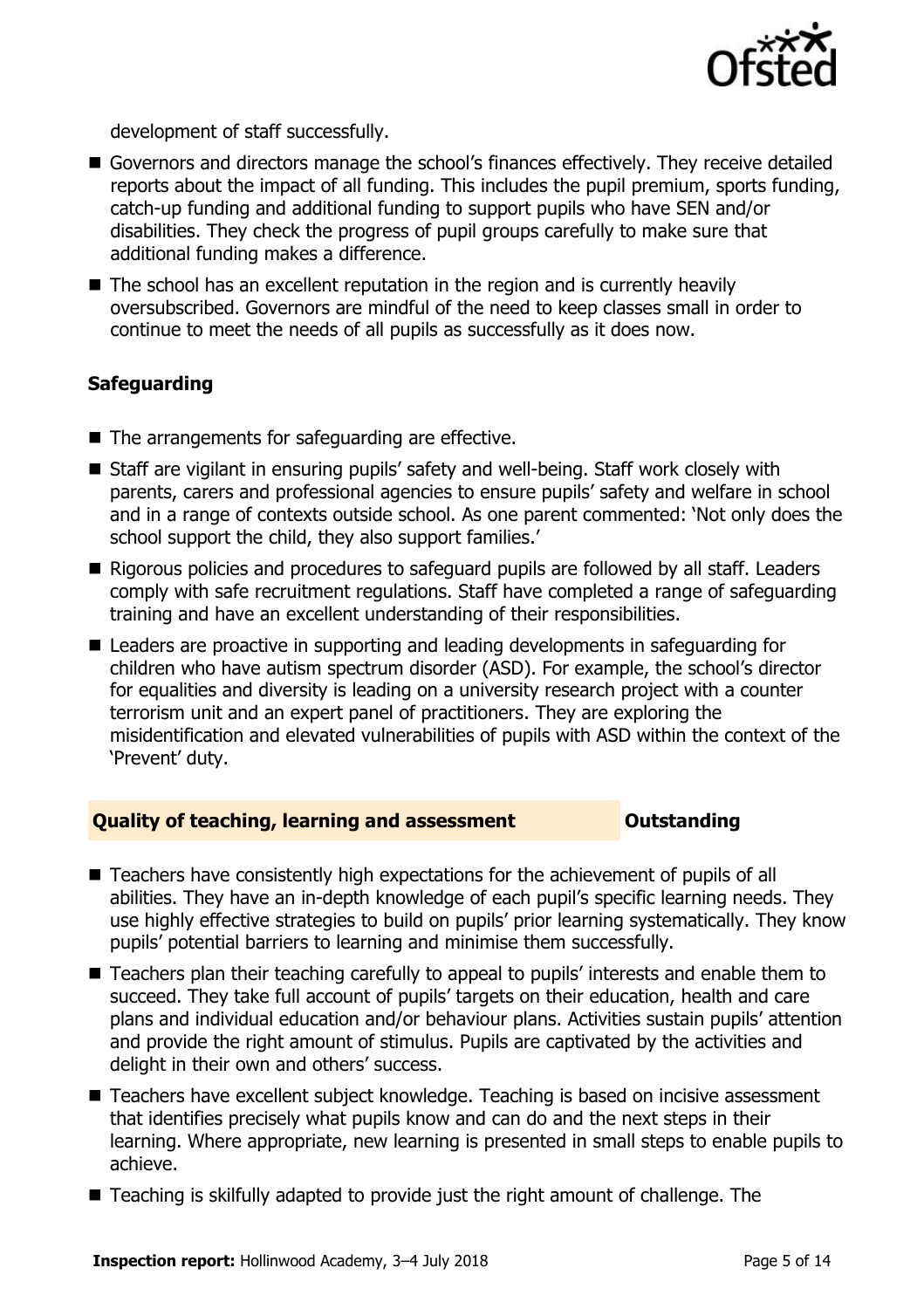

adaptable teaching groups and personalised curriculum help pupils to build on their knowledge and skills rapidly. As one parent said: '[My child] is excelling in all areas thanks to the wonderful staff. In the space of a few months he can read, write, swim, interact and work well with others. He did not have these skills before attending.'

- Teachers integrate pupils' social and emotional development into all activities. Pupils' academic achievement accelerates as they develop effective learning strategies and become increasingly proficient in their communication skills.
- **Pupils who need more help receive precise teaching in small steps, reinforced with** practical activities. In a nurture group, for example, pupils were supported to recall and reflect on what they had learned during field work and applied this knowledge to a mapping activity in geography.
- The most able pupils are taught very effectively. Pupils often have gaps in their education due to absences from their previous schools. Precise assessment and specialist subject teaching address gaps in pupils' learning quickly. Some pupils are exceptionally talented, for example in art, mathematical calculation, information technology and science. Their needs are met fully. They are challenged and supported to extend their learning.
- Teachers use highly effective questioning and prompts to sustain pupils' attention and deepen their learning. Pupils are encouraged to express their understanding in their own words and given time to think through responses.
- Teaching assistants make a highly significant contribution to pupils' learning. They collaborate in planning and complement the work of teachers skilfully. Strong teamwork ensures that consistent approaches are used.
- **Pupils' key skills are developed exceptionally well. Mathematical, information technology** and computing skills are taught explicitly and used extensively in other subjects. All pupils use a tablet to record some of their work and receive instant feedback on it from the teacher. Pupils find this approach to learning highly motivating.
- **Pupils' literacy, communication and language skills are integrated into learning across** the curriculum. Teachers skilfully develop pupils' expressive language and vocabulary in all lessons. Pupils grow in confidence in speaking and increase their powers of concentration when listening as they move through the school. Reading and writing skills are taught explicitly and skilfully.

### **Personal development, behaviour and welfare <b>COU** Dutstanding

### **Personal development and welfare**

- The school's work to promote pupils' personal development and welfare is outstanding.
- **Positive, constructive relationships between staff and pupils are fundamental to the** school's success. Staff know pupils extremely well. Staff are alert to pupils' needs and encourage and nurture them. Pupils flourish as they grow in confidence and self-esteem.
- Pupils' safety and personal and social development underpin everything that the school does. Parents attest to the difference that the school has made to their child's well-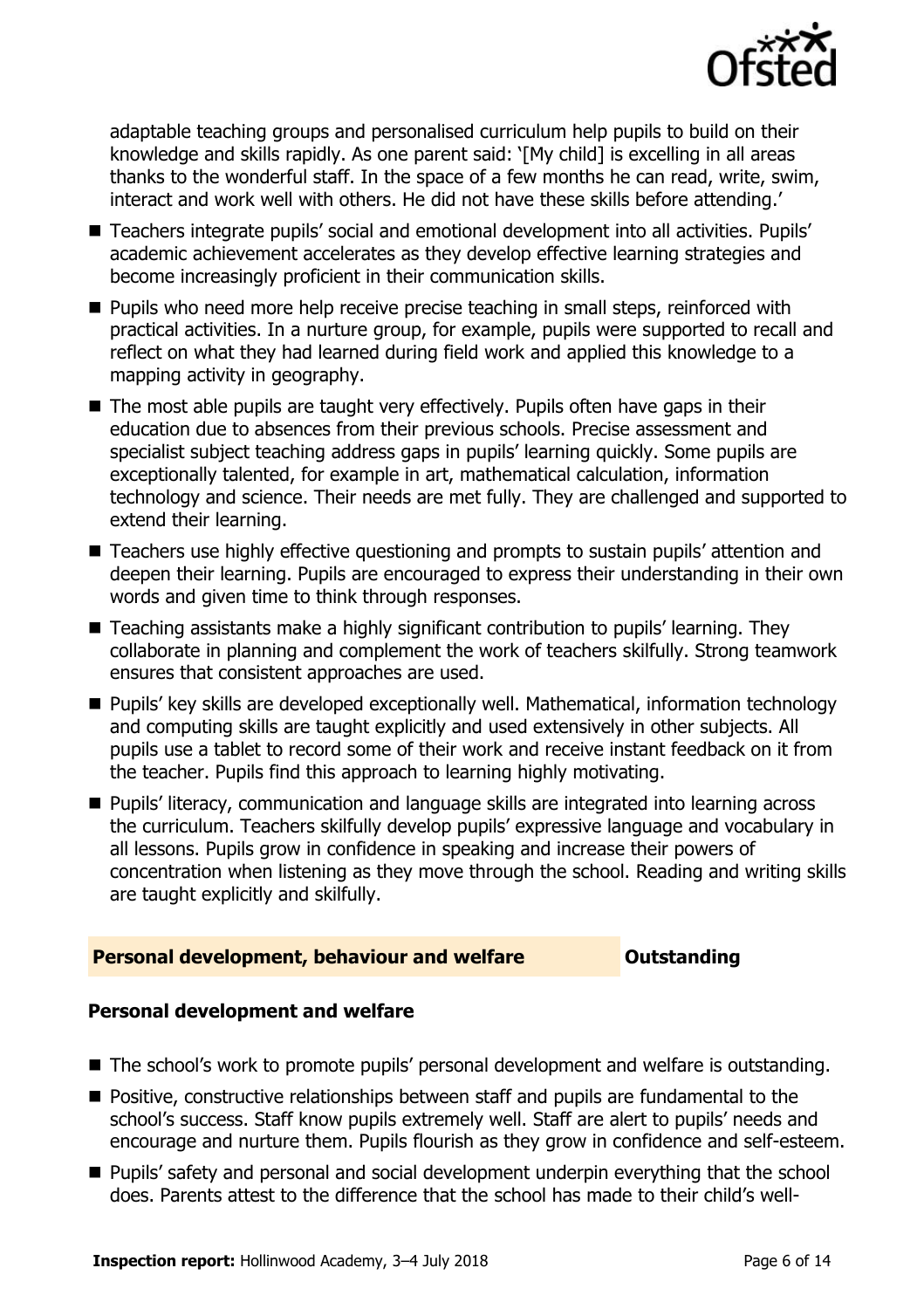

being, stating for example: 'Our [child] has grown into a bright, confident young person, led by the school's positive and caring approach to teaching and nurturing. Without the school, we would be in a very, very different and difficult place.'

- **Pupils said that they feel extremely safe and well looked after in school. They feel safe to** have a go at new things when they are learning and feel safe from bullying or harassment. Bullying is rare and pupils said that everyone knows it will be dealt with thoroughly if it happens. Pupils are sensitive to others' well-being. They said that there is never any name-calling based on race, gender, sexual orientation, gender reassignment or disability.
- The school has a detailed e-safety policy. Pupils complete a six-week course in e-safety before they are able to bring their own devices into school. They use them responsibly (or risk losing their 'user-license') and know how to keep safe online.
- Highly effective partnership working with a range of external agencies, including social care, health services, police and family support, helps pupils and their families to know how to stay safe in a range of different contexts. Pupils learn how to avoid risks that they may encounter in the wider community, for example those associated with drugs, alcohol and extremist views.
- **Pupils benefit from support from a range of therapists, including speech and language,** occupational therapy, clinical psychologists and health advisers. Therapies help pupils to develop effective strategies to deal with social and emotional difficulties as well as supporting their academic progress. Weekly yoga sessions help pupils to relax and develop strategies to calm their emotions.
- **Pupils are helped explicitly to understand and manage their feelings and helped to look** after their mental health. They are helped to develop empathy and recognise feelings in others. For example, in a PSHE lesson, pupils competently considered how different people may react in different scenarios, such as moving to a new house.
- Careers education, information, advice and guidance is excellent. Pupils receive careers advice and work-related learning from Year 7 onwards. Pupils are able to follow a range of curriculum pathways to develop their talents and support their career aspirations. Pupils are well aware of the qualifications and skills that they need for different jobs and they work hard at them.
- There are no pupils attending alternative provision outside the multi-academy trust. A few pupils attend New Bridge School, which is on the same site, for additional lessons. Their safety and attendance are closely checked.

### **Behaviour**

- The behaviour of pupils is outstanding.
- Many pupils enter the school after having struggled to 'fit in' and manage their behaviour in previous schools. Staff are sensitive and perceptive in helping pupils to manage their behaviour and impulses. They set clear expectations for behaviour, reinforce positive behaviour and provide pupils with effective coping strategies. Pupils' behaviour improves rapidly and significantly as a result.
- **Pupils are extremely respectful of the school's behaviour code. They help each other to**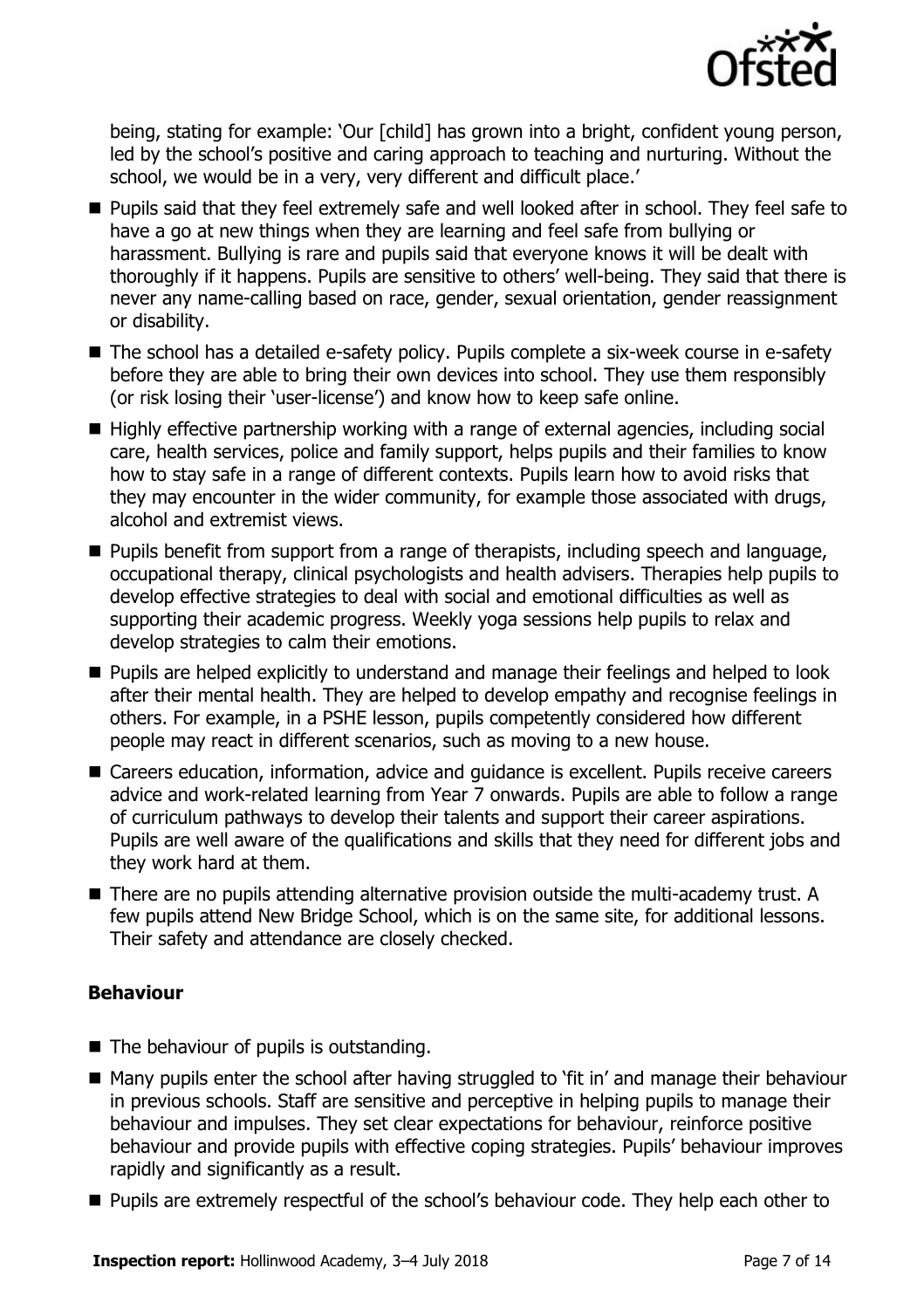

maintain positive behaviour in class and around school. Peer mentors support younger pupils and in a pupil's words: 'They help you if you are feeling sad and help you feel better.'

- Pupils are highly motivated by the personalised approach. Teachers plan activities carefully to minimise barriers to learning and engage pupils' interest. Pupils' increasing confidence and enthusiasm supports them to make rapid gains in their learning.
- **Pupils are extremely kind and considerate. They do their best to help each other out and** respect each other's needs. For example, when one pupil became distressed, his friend gave him his ear defenders and helped him to gradually join in the rest of the lesson.
- **Pupils know that there are occasional 'meltdowns' when they or their peers struggle to** contain their anxieties. However, they said that staff always deal with them 'kindly to minimise upset to the pupil concerned or others and keep them safe.'
- The vast majority of pupils have excellent attendance, reflecting their enjoyment of school. Many pupils have not attended school for some time before joining, but they quickly re-engage and attend every day. There are a few pupils who, due to illness and medical needs, are not able to attend, so persistent absence is above average. Staff support these pupils effectively by providing learning and therapy for them at home.
- Staff work effectively with families to help them to sustain pupils' positive behaviour in the home. This ensures that strategies are used consistently and pupils develop selfmanagement and resilience in all contexts.

#### **Outcomes for pupils Outstanding**

- **Pupils join the school at all ages, and many have gaps in their education. Detailed** baseline assessment and precise and targeted teaching supports pupils to make outstanding progress from their various starting points.
- **Pupils of all abilities make excellent progress because they are helped successfully to** overcome barriers to learning. One parent stated: 'My [child] has been here 18 months and moved from P scales to almost age-appropriate levels thanks to the work of the school.' This is typical. Pupils make rapid progress as a result of exceptional teaching and highly successful personal development.
- The most able pupils make excellent progress and are expertly supported to fill gaps in their learning. Their skills and talents are built on successfully. Pupils say work is challenging and interesting. The instant feedback and personal dialogue with teachers about their learning adds more challenge.
- Disadvantaged pupils make the same excellent progress as others in school. Their progress compares favourably with non-disadvantaged pupils nationally who have very low starting points. The pupil premium is used effectively to enhance learning and ensure equal access to enrichment.
- The broad curriculum supports pupils to make excellent progress in a wide range of subjects. Pupils who do the standardised assessment tasks at the end of key stages 1 and 2 do well in them. Pupils who have complex needs and significant learning difficulties make excellent gains in their personal and social skills and achieve academic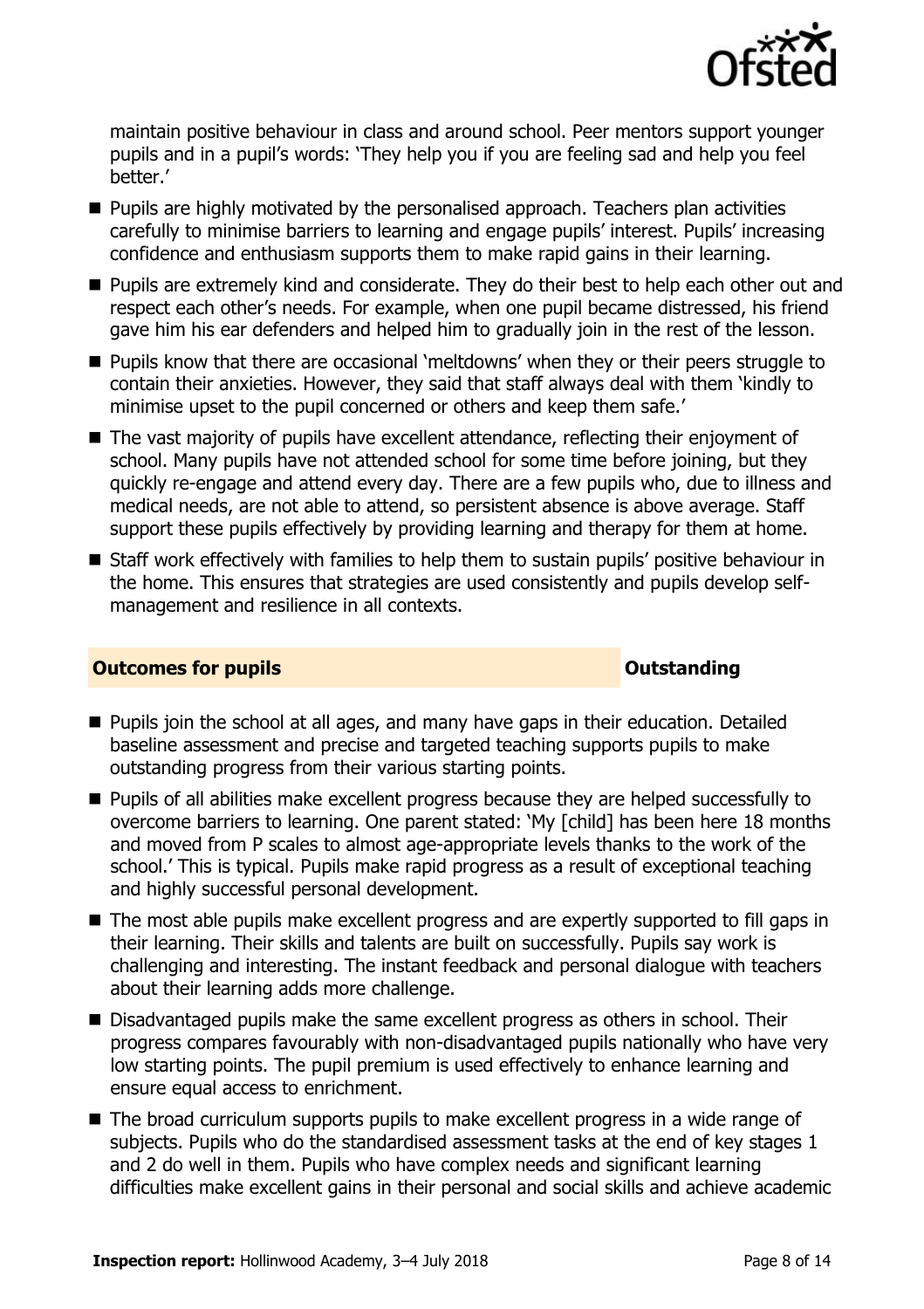

success in small steps.

- Older pupils complete accreditations and qualifications according to their abilities, interests and career aspirations. Pupils attain a range of qualifications, including GCSEs in a range of subjects, level 1, 2 and 3 functional skills in English and mathematics, arts awards, creative and performing arts accreditation, horticulture qualifications and many more. Pupils also make excellent progress in courses requiring resilience and perseverance. They complete the Duke of Edinburgh's bronze, silver and gold award, for example.
- There are not any students currently in the post-16 provision. Similar arrangements exist in this provision for students to access a range of qualifications suited to their abilities and needs. The school has an agreement with Crompton House High School, enabling students to access A-level courses.
- **Pupils' outstanding personal development and rapid progress prepare them exceptionally** well for the next stage in their education, training or employment. All pupils who have left school have sustained places in further education.

#### **Early years provision CONSISTER SECTION ASSESSMENT CONSTANT CONSTANT CONSTANT CONSTANT CONSTANT CONSTANT CONSTANT CONSTANT CONSTANT CONSTANT CONSTANT CONSTANT CONSTANT CONSTANT CONSTANT CONSTANT CONSTANT CONSTANT CONSTA**

- Leadership of early years is highly effective. Leaders have a clear overview of strengths and constantly adapt and improve provision as children's needs change. Practitioners are enthusiastic and knowledgeable. They work together constructively to ensure that all children benefit from a well-rounded, relevant and precisely targeted curriculum. Additional funding is used effectively, for example to meet the needs of disadvantaged children.
- Practitioners know the children extremely well. Assessment is used successfully to identify precisely what children know and to inform planning for their next steps. Provision is adapted effectively to meet children's varying needs.
- Excellent transition procedures support children to make a stress-free start. Leaders visit children in their home or nursery setting, so that they have a full understanding of their prior learning and needs. This ensures that children receive the right level of challenge in their learning and support for their personal, social and emotional development from the start.
- Children often have low starting points, particularly in their personal, social and emotional development and communication, language and literacy. They make outstanding progress in these and other areas of learning, because activities are planned carefully to build on prior learning.
- Ongoing communication with parents and carers is maintained on a daily basis. Leaders ensure that there is a consistent approach to managing children's behaviour and helping them to learn at home and school.
- Teaching is outstanding. The classrooms and outdoor areas are expertly organised to support all areas of learning. The day is planned carefully to provide children with the routine that they need, while also giving them freedom to explore and develop their skills. Children respond happily to the daily welcoming routine, which settles them and stimulates their thinking. Practitioners prompt and question children very effectively in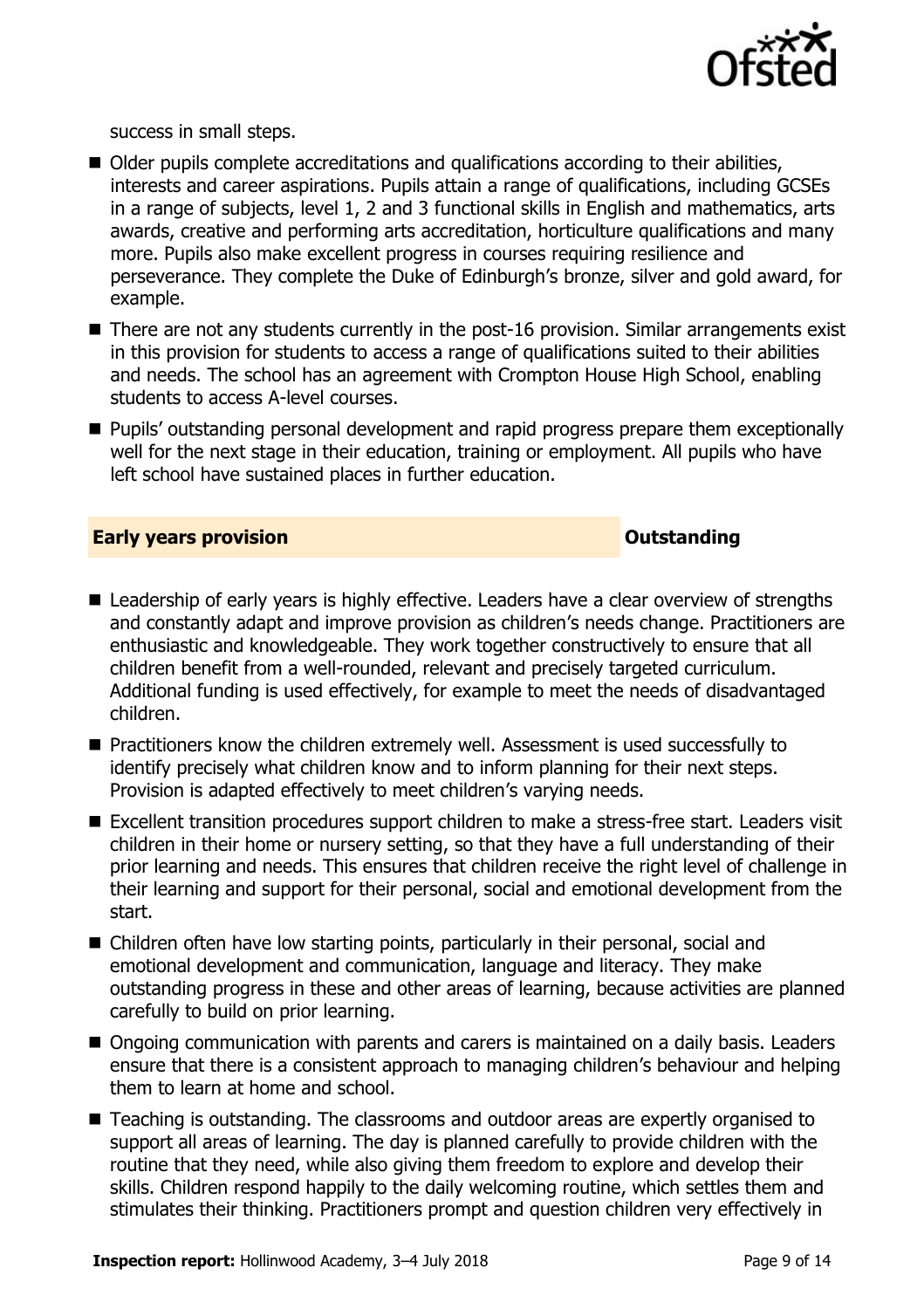

directed and self-initiated activities. Any misconceptions are addressed immediately.

- The development of children's vocabulary and expressive language is a constant focus and is modelled exceptionally well by adults. In a reading and writing guided session, for example, children joyfully recalled the story of 'The Enormous Turnip' and used time connectives accurately. Children rehearse what they want to write verbally and this helps them to link spoken words with writing.
- All statutory welfare requirements are met. Children's health, safety and personal development are prime considerations. Children feel safe and they are safe. The warm and reassuring approach of practitioners helps children to grow in confidence.
- Children's behaviour is excellent. They cooperate with staff, are kind to each other and willingly share resources. On occasions when children struggle to maintain positive behaviour, staff quickly adapt what they are doing and help them to calm down.
- Children are prepared thoroughly for the next stage of their education. The move is planned carefully and provision is adapted to children's needs so that it supports their continuous development.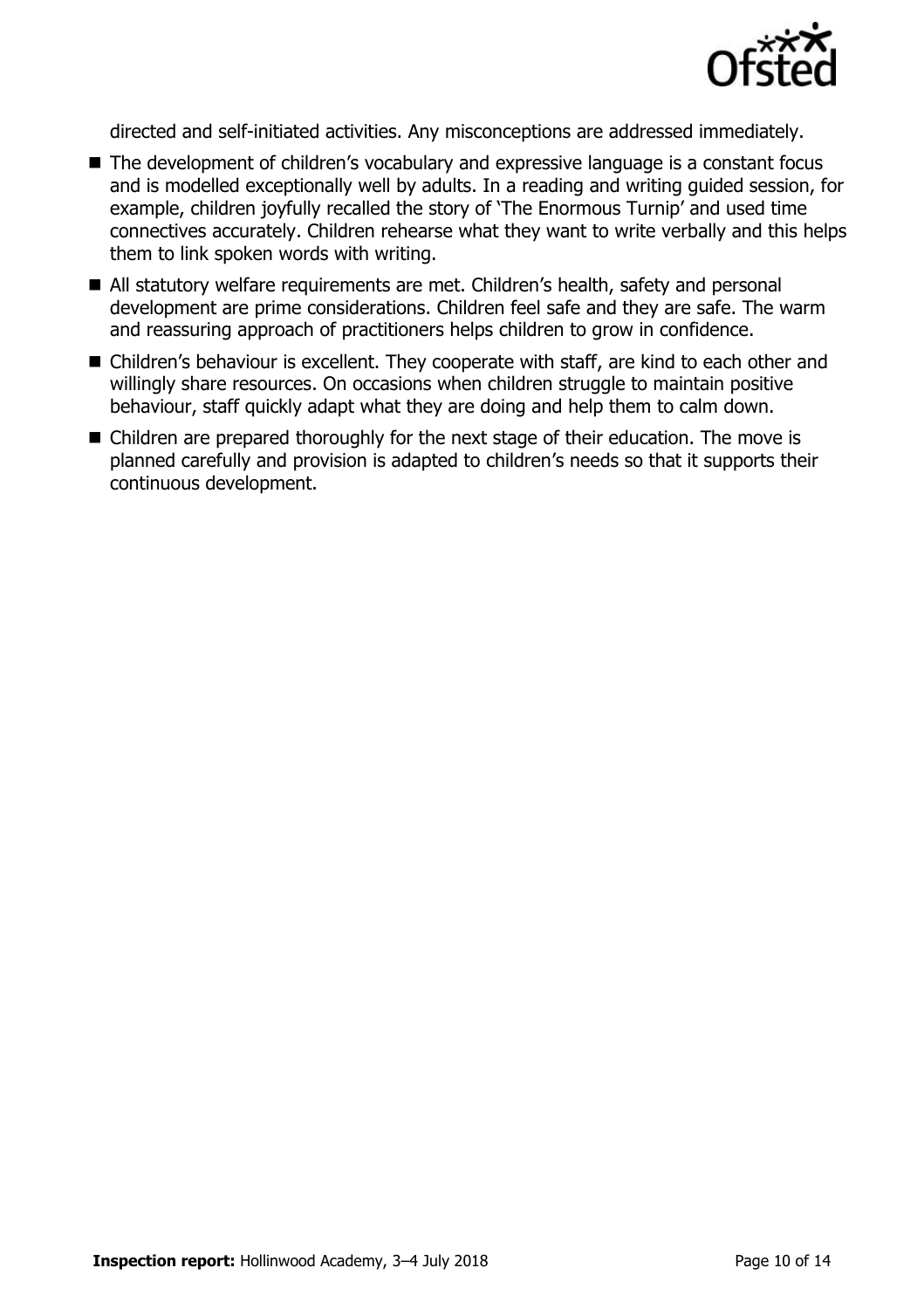

# **School details**

| Unique reference number | 140388   |
|-------------------------|----------|
| Local authority         | Oldham   |
| Inspection number       | 10046583 |

This inspection of the school was carried out under section 5 of the Education Act 2005.

| Type of school                      | All-through/Special         |
|-------------------------------------|-----------------------------|
| School category                     | Academy special sponsor-led |
| Age range of pupils                 | 4 to 19                     |
| Gender of pupils                    | Mixed                       |
| Number of pupils on the school roll | 164                         |
| Appropriate authority               | Board of trustees           |
| Chair                               | Mr Robert Cockcroft         |
| <b>Head of School</b>               | Mrs Jaina Walton            |
| Telephone number                    | 0161 883 2404               |
| <b>Website</b>                      | www.hollinwoodacademy.org   |
| <b>Email address</b>                | info@hollinwoodacademy.org  |
| Date of previous inspection         | Not previously inspected    |

### **Information about this school**

- The school opened in 2015. It has not been inspected previously.
- The school provides education for pupils aged from four to 19 years who are on the autism spectrum and/or have significant communication and interaction difficulties. There are not currently any students in the post-16 provision. Early years provision consists of two Reception classes organised according to children's learning needs. Classes throughout the school are organised according to pupils' special needs and abilities.
- The school is part of the New Bridge Multi-Academy Trust, part of the New Bridge group, which is an organisation for children and young people who have additional needs. The group is under the leadership of a chief executive officer. The school shares a site with New Bridge School. Governance is provided through a local governing body, which reports to a 'directorate' team. Directors oversee key aspects of the school's work.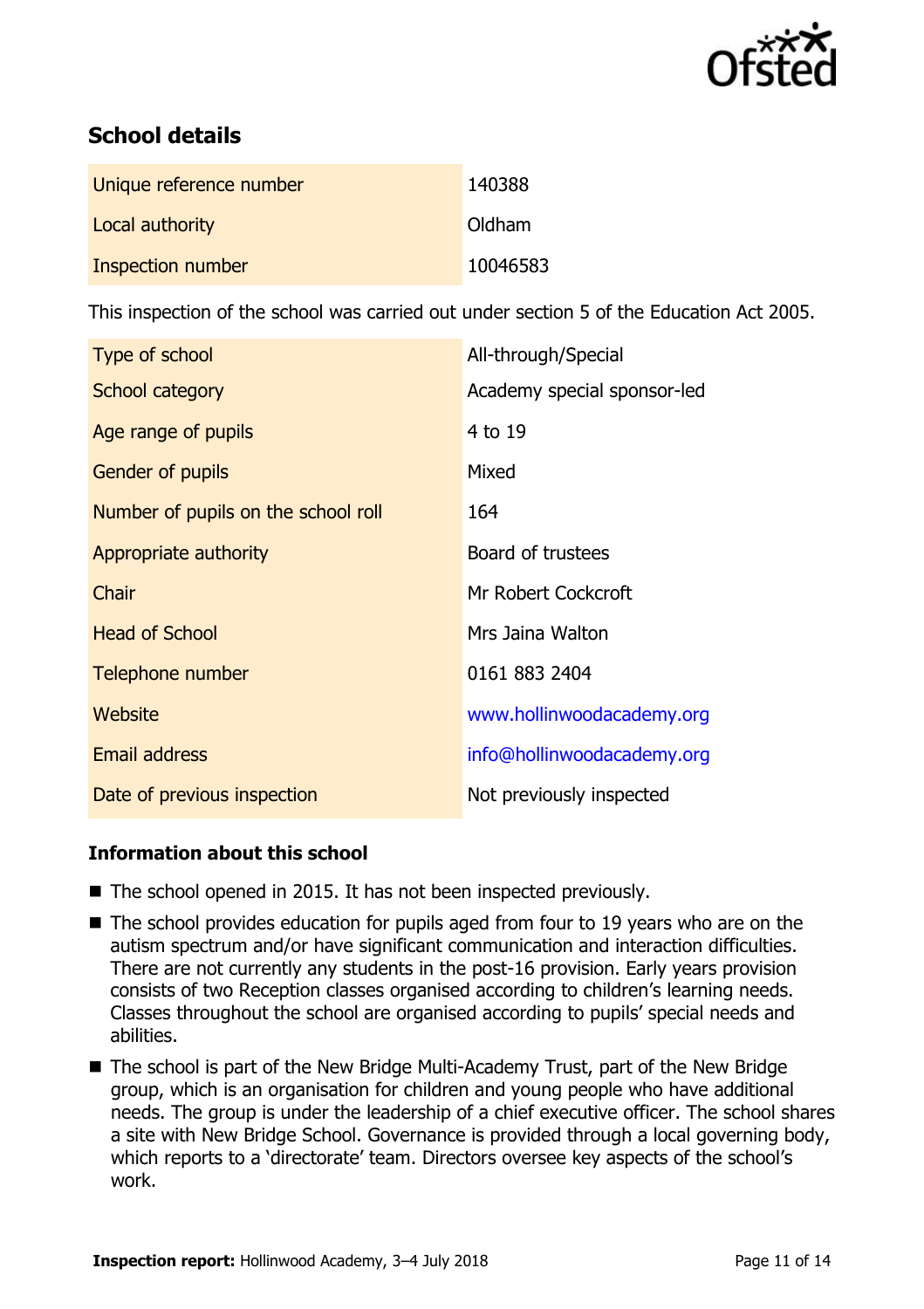

- The number on roll has increased significantly in the last two years. Most pupils are male; around a fifth are female. The vast majority are White British. There are no pupils who speak English as an additional language.
- All pupils have special educational needs and/or disabilities. They either have a statement of special educational needs or an education, health and care plan or are currently being assessed for one.
- The proportion of disadvantaged pupils is well above average.
- The school does not use alternative provision.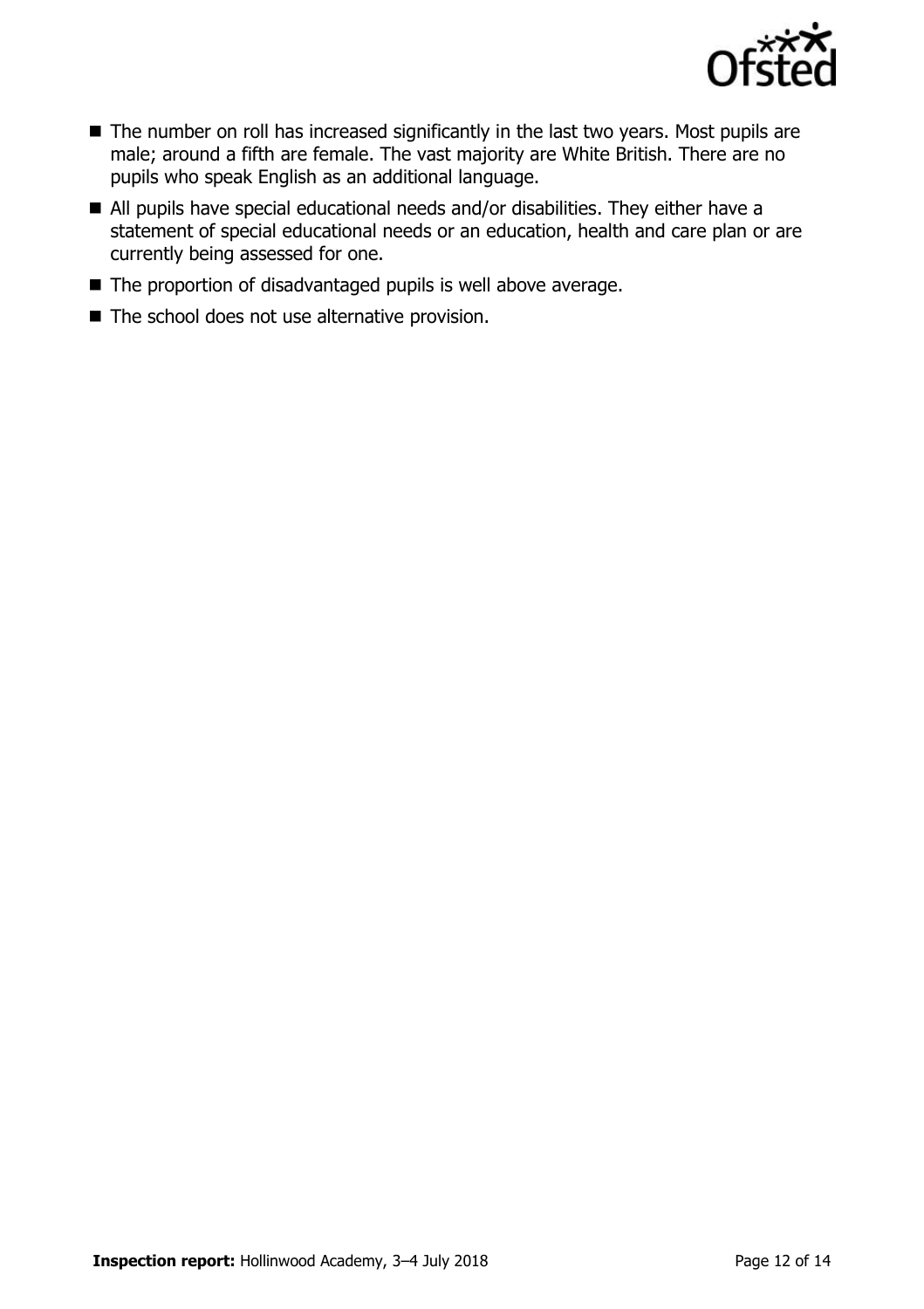

## **Information about this inspection**

- Inspectors observed teaching and learning in all classes. Some observations were carried out with senior leaders. Inspectors looked at pupils' work in classes and carried out an in-depth scrutiny of a sample of pupils' work.
- Inspectors talked with pupils in lessons and during break times. They met with groups of pupils and gained their views about safety and bullying, teaching and learning.
- Inspectors held discussions with school leaders, staff, therapists, the chief executive of the MAT, governors and directors.
- Inspectors looked at documentation including the school's self-evaluation and improvement planning. They took account of the school's records of monitoring and management of performance and training. Safeguarding policies and procedures were examined.
- Inspectors took account of 22 responses to Parent View, the Ofsted online questionnaire, and several other written and verbal responses of parents and 44 responses from staff.

#### **Inspection team**

| Jean Olsson-Law, lead inspector | Ofsted Inspector |
|---------------------------------|------------------|
| Linda Griffiths                 | Ofsted Inspector |
| Doreen Davenport                | Ofsted Inspector |